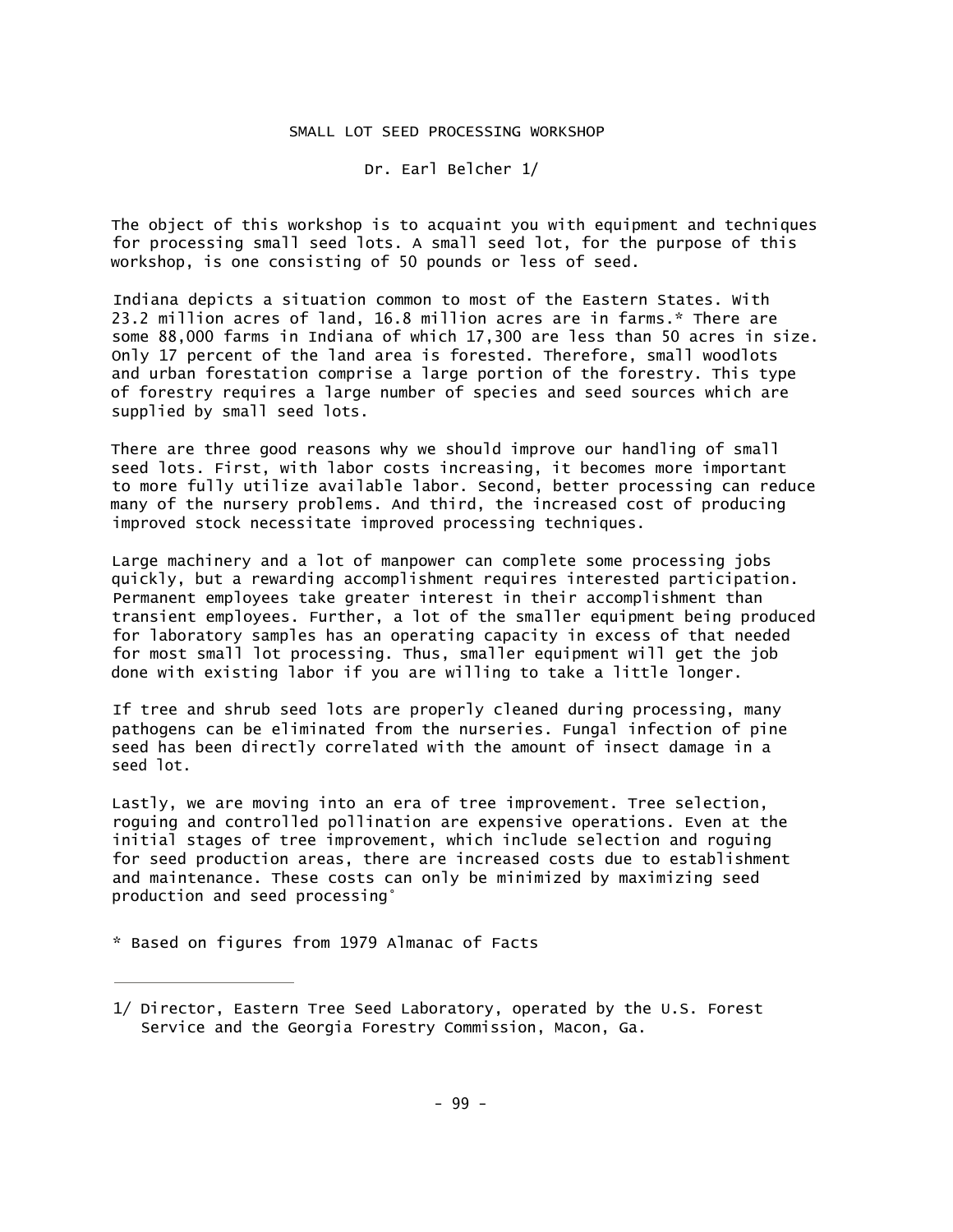As an experiment in seed evaluation, I placed a packet of ponderosa pine on the table at the meeting with the knowledge that the seed sold for \$20 per pound. The package contained exactly two ounces of seed which would be worth \$2.50 (20/16 X 2) on face value. Five estimations were right on it, so we do have some good estimaters of volume; but if you had looked closely, you would have noted that there was quite a lot of trash. Also, several seeds, had visible insect holes. This should have made you suspicious. The seed is mostly empty and insect damaged. In fact the viability is about two percent; thus, making the two ounces worth a nickel, at best.

Three estimates came close, the rest ranged from \$1.00 to \$9.00. This has been the problem in the past; too much evaluation on looks and too little on facts. But here are some company representatives who have some facts for you.

## SPEAKERS IN ATTENDANCE

Hewlett-Packard Corp. 1700 South Baker Street McMinnville, OR 97128 (phone: 503-472-5101) Att: Joe Fowler (equipment: X-ray units)

Airflow Co., Dryomatic Div. Montgomery Airpark 19050 Laytonsville Road Gaithersburg, MD 20760 (phone: 301-948-5000, Ext. 225) Att: Richard Wolcott (equipment: humidity control equipment, chemical driers)

The Hance Corporation 235 E. Broadway Westerville, OH 43081 (phone: 614-882-7400) Att: Richard Hill (equipment: Seed cleaner, testers and elevators)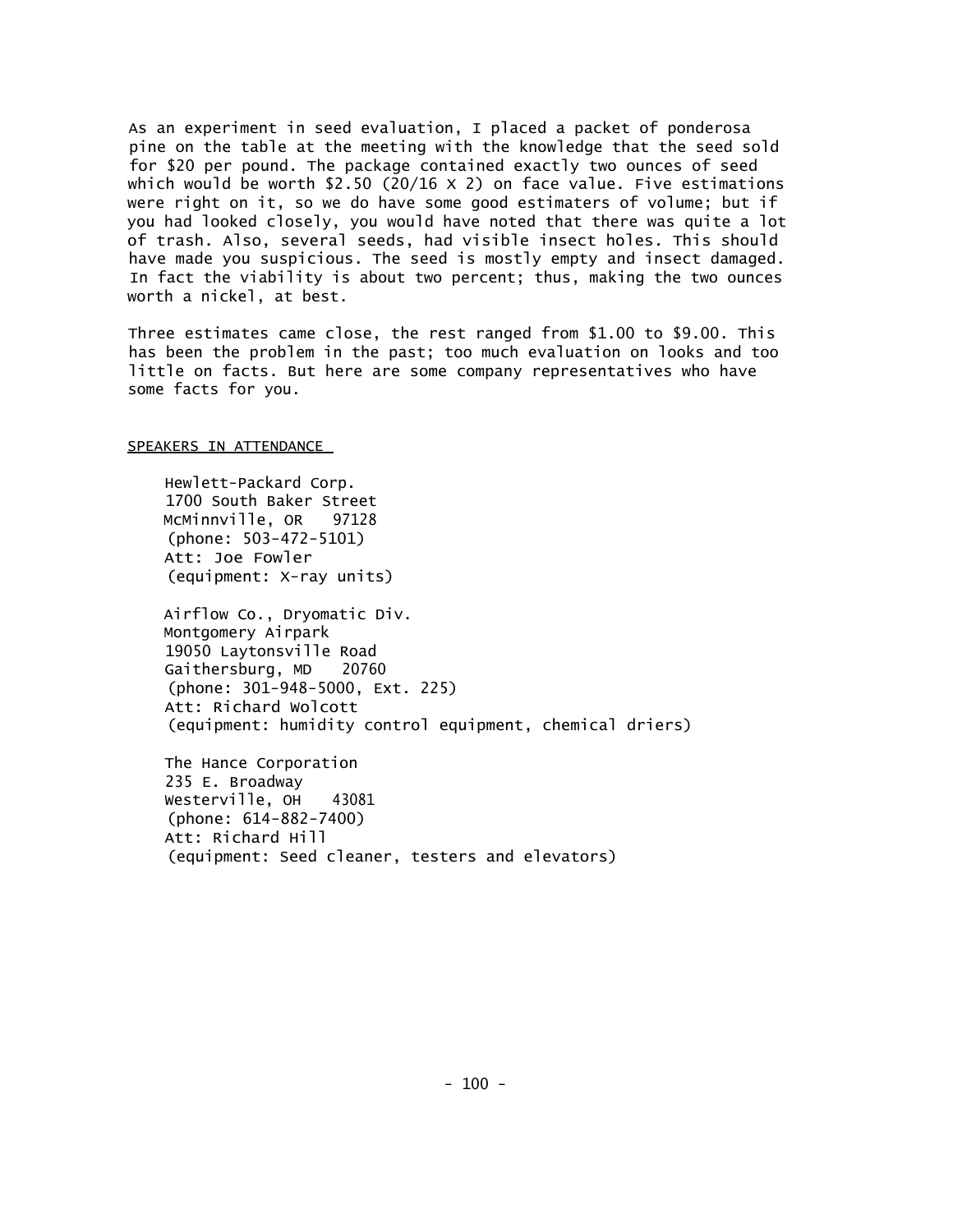Crippen Mfg. Co. 700 West End St. Alma, MI 48801 (phone: 517-463-2119) Att: Robert Frevert (equipment: seed cleaners, wet & dry dewinger)

Melvin R. Dybvig 4007 Elmwood Tillamook, OR 97141 (phone: 503-842-7980) Att: Mel Dybvig (equipment: Macerator)

COMPANIES PARTICIPATING WITH HANDOUTS

Seedburo Equipment Co. 1022 West Jackson Blvd. Chicago, IL 60607 (equipment: general processing)

International Forest Seed Co. P.O. Box 76008 Birmingham, AL 36223 (equipment: Cone drying & seed processing)

Triple/s Dynamics Systems <sup>1</sup> 031 s. Hashell Dallas, TX 75223 (equipment: gravity separators)

Sortex North America 1901 Enterprise Blvd. West Sacramento, CA 95691 (equipment: air cleaners & sorters)

Missoula Equipment Development Center USDA-Forest Service Bldg. 1, Ft. Missoula Missoula, MT 59801 (equipment; dewinger)

Barnes Tree Improvement Co. P.O. Box 66 Cottage Grove, OR 97424 (equipment: general processing)